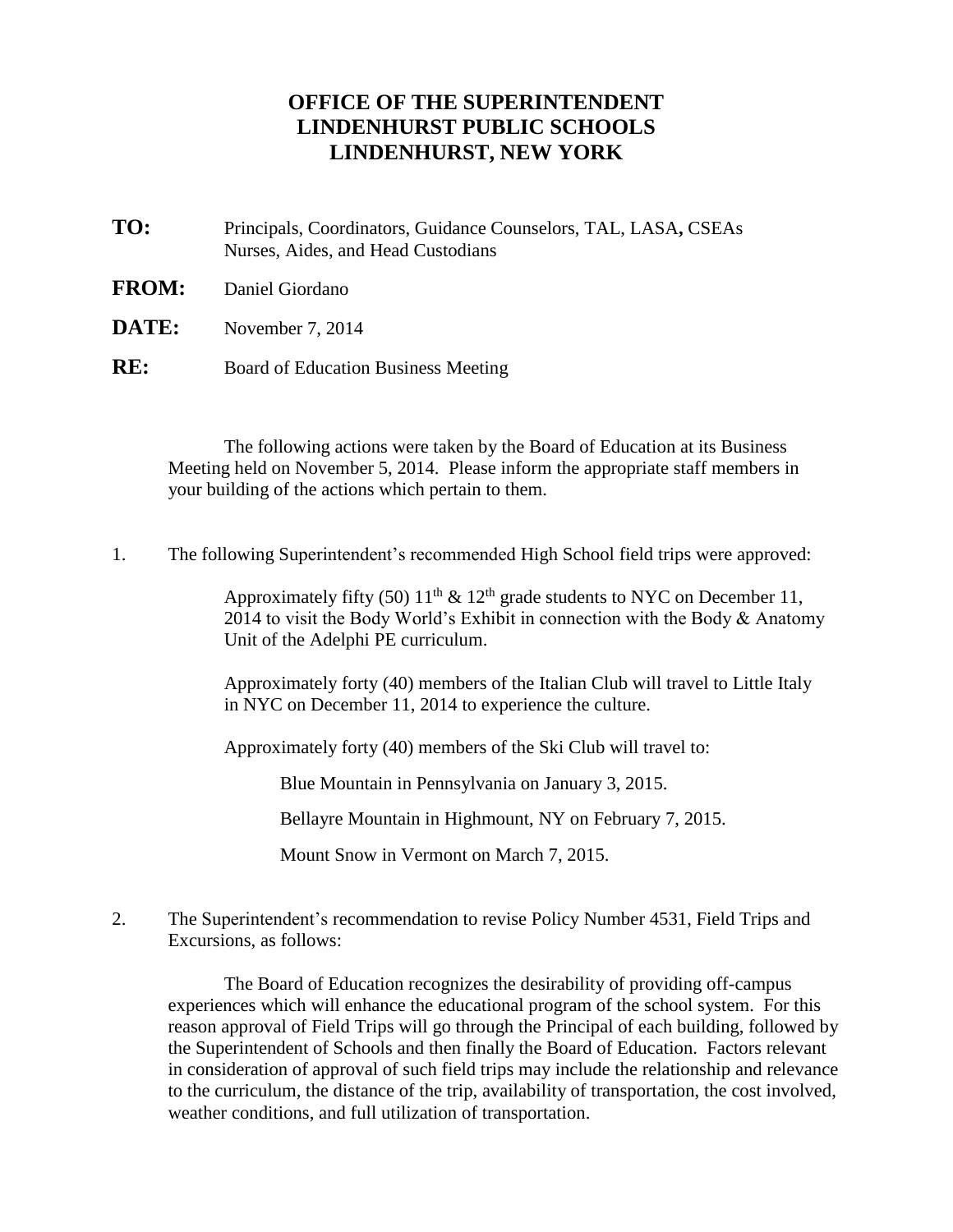## **AUTHORIZATIONS:**

1) A teacher or administrator must first obtain approval from his/her building Principal.

To obtain approval the following criteria must be met:

- a) A complete trip itinerary must be presented to the Principal for approval. It must contain, dates, cost, transportation routes, insurance, chaperones, school notifications or provisions (substitute teachers if needed), and educational significance to the curriculum.
- b) Day field trips must be submitted at least one month prior to the trip date. Overnight field or Out-of-State trips must be submitted at least three months in advance of the planned trip.
- 2) Once approved by the Principal, it will be sent to the Superintendent of Schools for his/her approval, followed by the approval of the Board of Education at a public meeting.

3) At the secondary level approval by the department chairperson and/or coordinator must be obtained before submission.

## **PLANNING:**

1) Once the trip has been approved it will be the responsibility of the teacher or administrator to receive a signed permission form from the parent or legal guardian of each student attending the field trip.

2) It will also be the responsibility of the teacher or administrator to provide the proper number of teachers and chaperons to protect the safety of all Lindenhurst students. The proper ratio of chaperones will be, for elementary grades 7:1. For secondary grades the ration will be 10:1. Overnight trips will have a ratio of 5:1. (Note: At the time the Principal, Superintendent or Board of Education has the right to change the ratio of chaperon to students depending on the field trip location). All chaperones must be 21 years of age.

3) Overnight or Out of State Field Trips:

All overnight or out of state field trips should be limited to secondary school students. In addition, any overnight and/or out of state field trips that are not related to a competition/special event should be scheduled for a time when school is not in session (i.e., February recess, three-day weekends, etc.)

## **TRANSPORTATION:**

The district will provide transportation to students for field trip to and from the point of departure or to the appropriate school in the District unless:

 1) The parent or legal guardian of a student participating in such event has provided the district with a written notice authorizing an alternative form of return transportation for the student; or